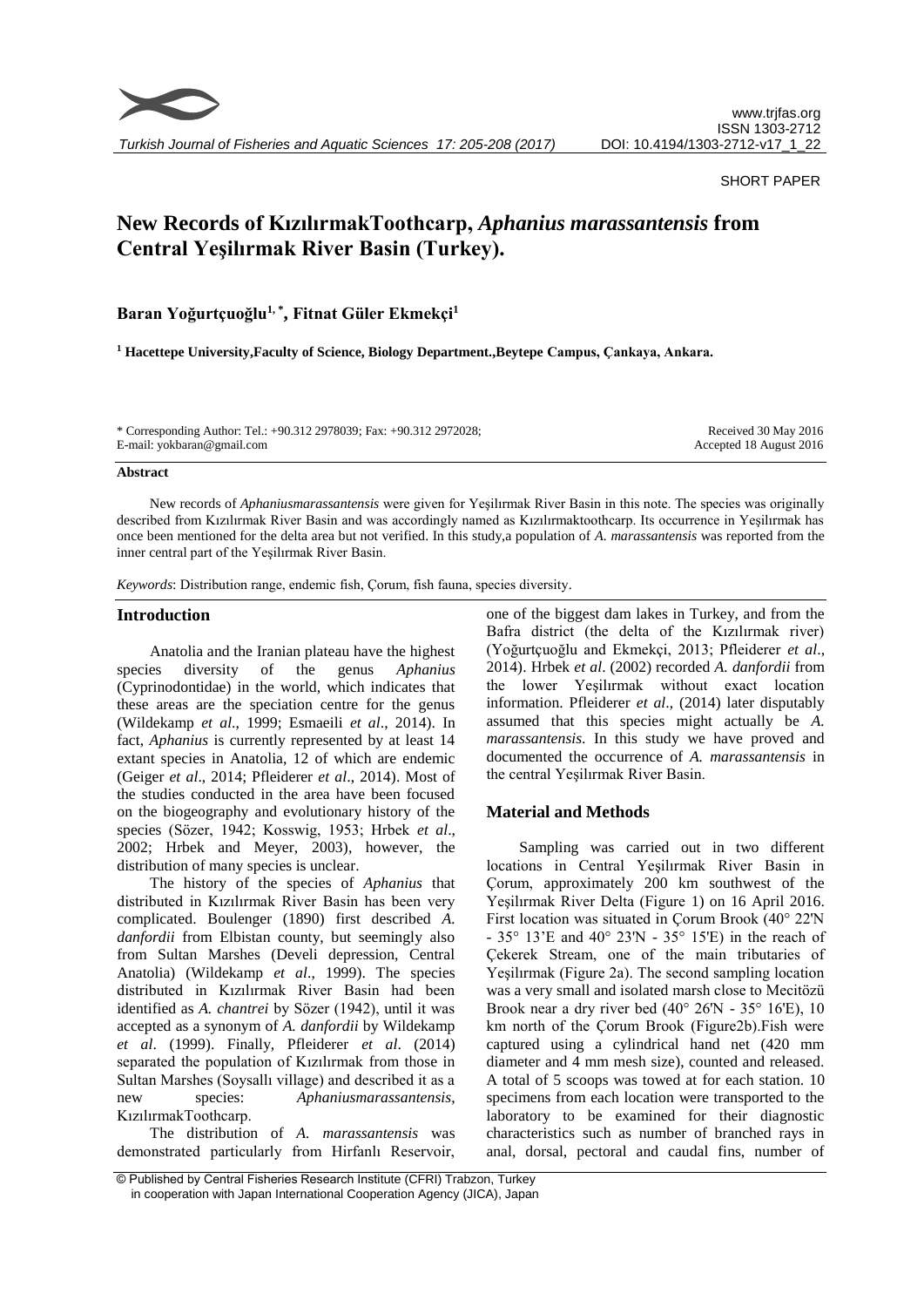scales in lateral series and number of vertical bars in males. Population density was expressed as CPUE, i.e. total number of fish captured per one draw of net (Ruiz-Navarro *et al*., 2011).

## **Results**

In this study we found at least one population of *A. marassantensis* from Central Yeşilırmak River Basin, approximately 200 km southwest of the Yeşilırmak River Delta. Family: *Cyprinodontidae Aphaniusmarassantensis* Pfleiderer, Geigerand Herder, 2014 (Figure 3) Type Locality:Kızılırmak River – Hirfanlı Dam Lake

#### **Material Examined**

HFFBEL 164161, 10, 25.6-33.5 mm SL;

Turkey: Çorum Province, Mecitözü County, north of İbek Village, Çorum River, 40° 22'N - 35° 13'E. – HFFBEL 164162, 10, 24.3-31.7 mm SL; Turkey: Çorum Province, Mecitözü County, Mecitözücreek, near Sırçalı village 40° 23'N - 35° 15'E. – HFFBEL 3581, 10, 25.2-43.2 mm SL; Turkey: Ankara Province, ŞereflikoçhisarCounty, Geçitli Village, Hirfanlı Reservoir, 39° 11'N - 33° 34'E (HFFBEL, Hacettepe Univ. Freshwater Fish Biology and Ecology Laboratory).

#### **Meristic Character**s

Dorsal fin with 9-10 branched rays, anal fin with 8-10 branched rays, pectoral fin with 14-16 rays, caudal fin with 8+8 branched rays, 27-28 scales along lateral series. Males have 9-12 dark brown vertical bars.

The population density was estimated to be33.1

**Table 1.***Aphanius* species in Anatolia with their Red List category according to IUCN (IUCN, 2015)

| Species                 | Known Distribution Range in Turkey             | <b>IUCN Status</b> |
|-------------------------|------------------------------------------------|--------------------|
| Aphanius asquamatus     | Hazar Lake (Elazığ)                            | LC                 |
| Aphanius villwocki      | Upper Sakarya Basin                            | LC                 |
| Aphanius anatoliae      | Central Anatolia and Tuz Lake Basin            | NT                 |
| Aphanius surevanus      | Burdur Lake (Burdur)                           | EN                 |
| Aphanius danfordii      | Sultan Marshes – Develi (Kayseri)              | <b>CR</b>          |
| Aphanius transgrediens  | Acıgöl Springs (Denizli – Afyon)               | <b>CR</b>          |
| Aphanius splendens      | Gölcük Crater Lake (Isparta)                   | EX                 |
| Aphanius fontinalis     | Salda and Yarıslı Lakes (Burdur)               | <b>NE</b>          |
| Aphanius iconii         | Eğirdir and Kovada Lakes (Isparta)             | <b>NE</b>          |
| Aphanius meandricus     | <b>Upland Greater Meander River Basin</b>      | <b>NE</b>          |
| Aphanius meridionalis   | Inner Southwest Anatolia                       | <b>NE</b>          |
| Aphanius saldae         | Salda Lake (Burdur)                            | <b>NE</b>          |
| Aphanius marassantensis | Kızılırmak Basin                               | <b>NE</b>          |
| Aphanius mento*         | Mediterrenaen Coasts                           | LC                 |
| Aphanius fasciatus*     | Lagoons in the Mediterranean and Aegean Coasts | LC                 |

(\*) Non-endemic species; LC (Least Concern); NT (Near Threatened); EN (Endangered); CR (Critically Endangered); NE (Not Evaluated); EX (Extinct)



**Figure 1.** Distribution of *A. marassantensis* with new records.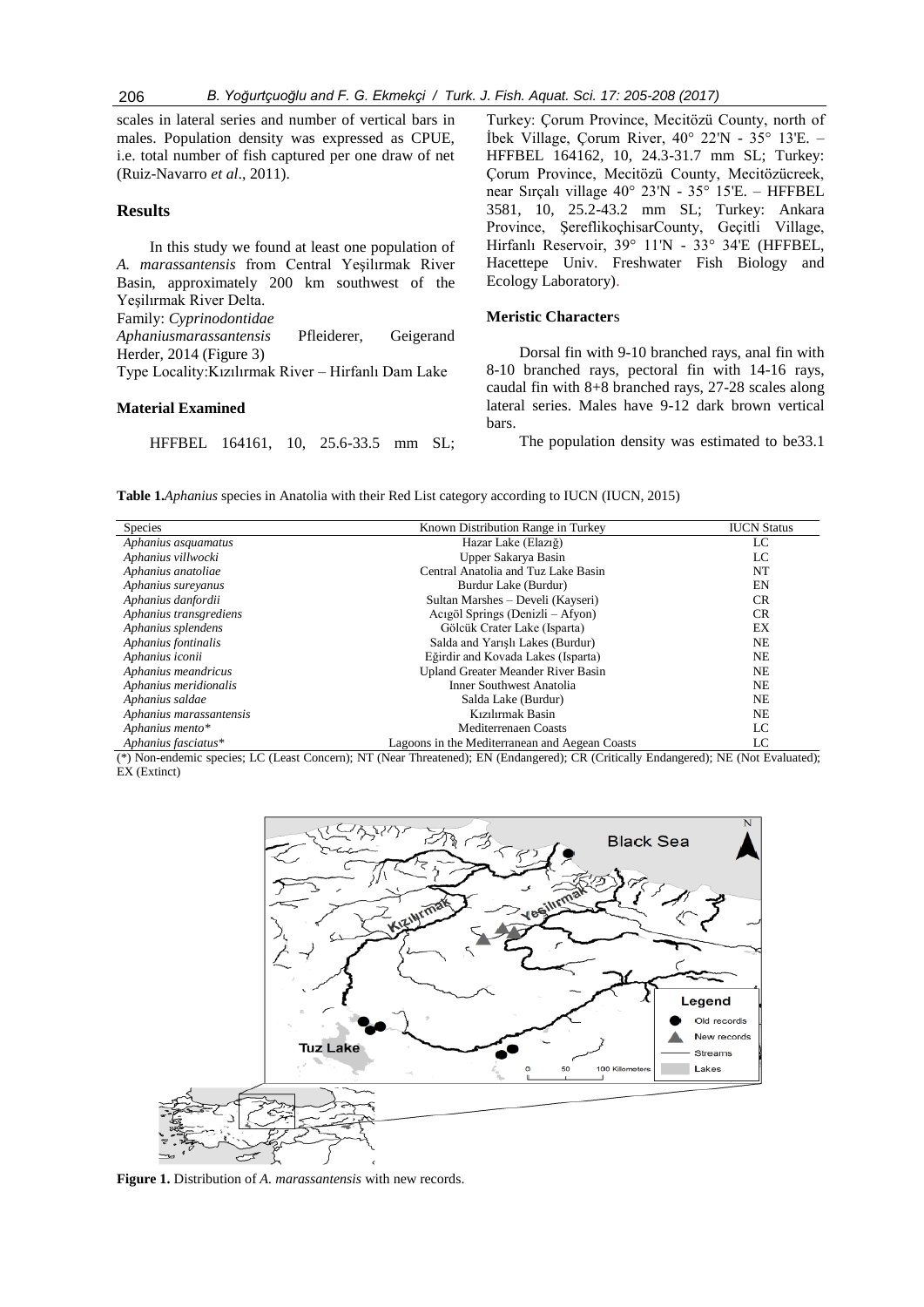

**Figure 2.** Sampling areas. Çorum Stream (a) and isolated marsh near Mecitözü (b).



**Figure 3.** *A. marassantensis*. Male (left) and Female (right), photos by BaranYoğurtçuoğlu.

 $\pm$ 3.4 (mean  $\pm$ SD)individuals at the first location in Çorum Brook. Whereas at the second location in the small and isolated marsh close to Mecitözü Brook the estimated density was much lower,  $3.5 \pm 1.8$ individuals.

## **Discussion**

Translocation of native fish is mainly carried out for the purpose of aquaculture, biological control, recreation or sport fishing etc. Although one exceptional record concluding with the possibility of introduction by man, was given for *Aphanius cf. mento*(Balma *et al*., 1995), none of these purposes seems realistic for *A. marassantensis* to be translocated consciously. *A. marassantensis* is a small-sized fish having maximum 5-6 cm total length (Yoğurtçuoğlu and Ekmekçi, 2015). Long distance dispersal as well as spawning or wintering migration is not known for this genus. Furthermore, the uncertain record of *A. marassantensis* in the Yeşilırmak River Delta provides strong support to the idea that the species is native to the Yeşilırmak River Basin as well. More detailed field studies in Yeşilırmak Basin may reveal the distribution range of *A. marassantensis.*

## **Acknowledgements**

We would like to thank Dr.JörgFreyhof for his contributions to the manuscript, Dr. Mustafa Durmuş

for preparing the map and Dr.OnurCandan and Dr.DoğanSözbilen for their valuable help in the field study. We also thank Dokay engineering and consultancy Ltd. Co. for facilitating field studies.

This work was supported by the T.R. Ministry of Forestry and Water Affairs, Directorate of Nature Conservation and National Parks, Department of Biological Diversity, under the project titled Biological Diversity Inventory and Monitoring Study of Terrestrial and Aquatic Ecosystems in Çorum (Turkey).

## **References**

- Balma, A.C.G., Sindaco, R. & Fedrighini, N. 1995. Notes on the distribution of two fishes in Anatolia. *Zoology in the Middle East.* 11:73–77. 10.1080/09397140.1995.10637673.
- Boulenger, G.A. 1890. Description of two new Cyprinodontoid fish. *Annals and Magazine of Natural History*. 6(6):169–170. DOI: 10.1080/00222939008694017.
- Esmaeili, H.R., Teimori, A., Sayyadzadeh, G., Masoudi, M. & Reichenbacher, B. 2014. Phylogenetic relationships of the tooth-carp *Aphanius* (Teleostei: Cyprinodontidae) in the river systems of southern and south-western Iran based on mtDNA sequences. *Zoology in the Middle East*. 60(1):29–38. DOI: 10.1080/09397140.2014.892329.
- Geiger, M.F., Herder, F., Monaghan, M.T., Almada, V., Barbieri, R., Bariche, M., Berrebi, P., Bohlen, J., *et al*. 2014. Spatial heterogeneity in the Mediterranean Biodiversity Hotspot affects barcoding accuracy of its